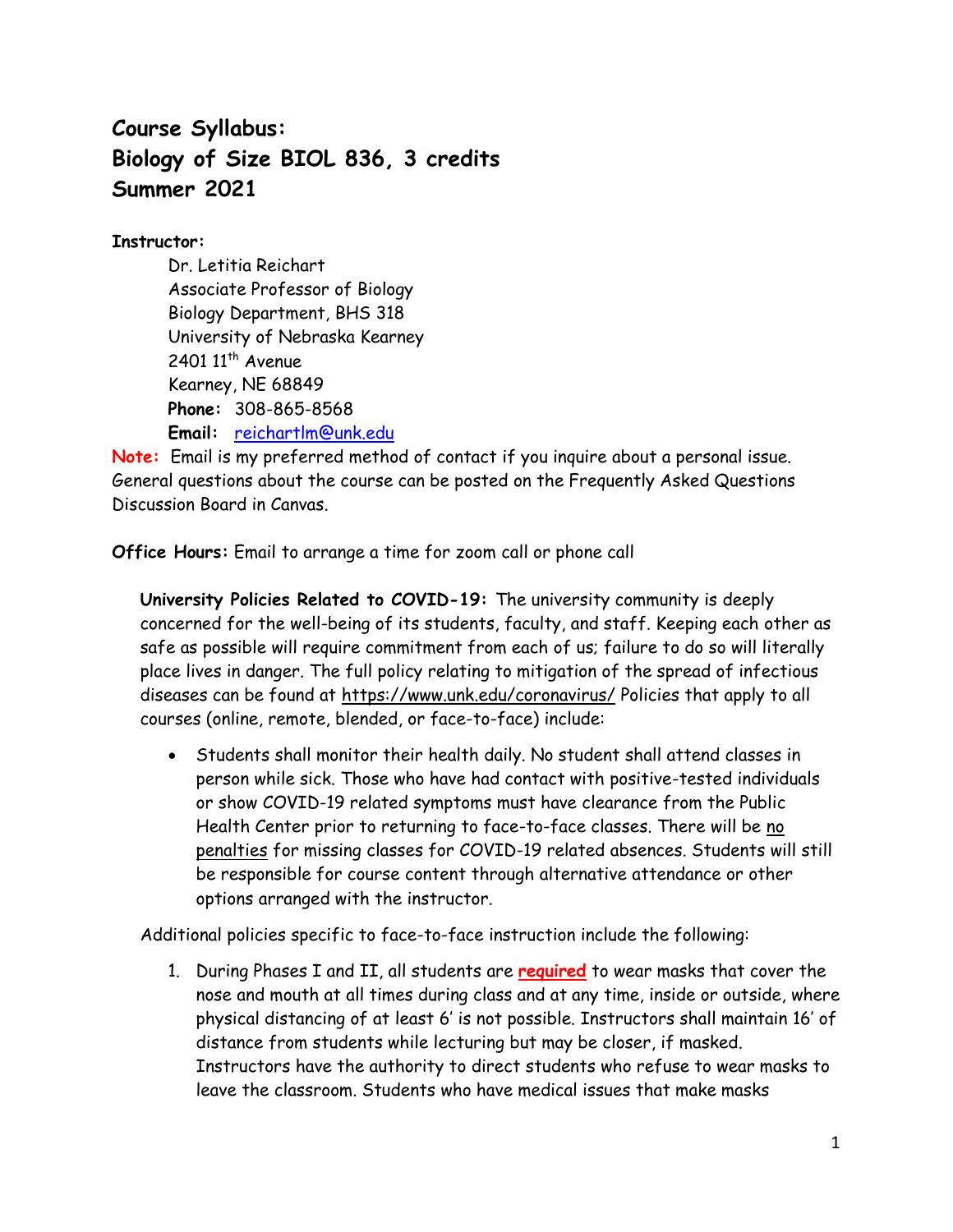inadvisable should contact Disability Services for Students at 308-865-8214 to request an exemption.

- 2. Students shall not arrive for class more than 5 minutes before the scheduled start time for the course. Instructors shall dismiss students promptly at the end time and all shall leave the classroom promptly. Students who have questions should use office hours rather than before/after class times.
- 3. Instructors and students should clean their desks prior to class. Cleaning materials will be provided.
- 4. Additional requirements for Phase III, for specialty courses such as labs or performing arts, or for experiential learning are detailed below.
	- a. For BIOL 836: During Phase III, students are **required** to wear masks that cover the nose and mouth at all times during class. This will continue until Dr. Reichart deems it safe to not wear masks.

Questions regarding COVID-19 should be directed to the Public Health Center [unkhealth@unk.edu](mailto:unkhealth@unk.edu) or 308-865-8254. Questions regarding the COVID-19 academic policy should be directed to Sr. Vice Chancellor Bicak at [bicakc@unk.edu.](mailto:bicakc@unk.edu) Questions regarding department specific requirements should be directed to the chair of the Biology department – Dr. Julie Shaffer, BHS 335, 308-865-8661, [shafferjj@unk.edu](mailto:shafferjj@unk.edu)

**The above directions must be followed by everyone for the health and safety of our University. Students who do not comply may face disciplinary action from the university.** Violations of any University or Campus Policy is a violation of the Student Code of Conduct.

**Course Description:** This course examines the importance of size for biological organisms from bacteria to blue whales, microcosms to large-scale communities. Often in biology we fail to consider the importance of physical laws, which determine rates of diffusion and heat transfer, transfer of force and momentum, the strength of structures, the dynamics of locomotion and more. This class attempts to rectify this oversight with readings and lectures examining the impacts of being a given size. Assigned readings from the scientific literature, exams, inquiry based activities/assignments, and online discussions will be used to explore these topics. Plan to spend several hours each week on reading, writing, responding to topic discussions, and participating in activities.

# **Course Objectives:**

1). Gain familiarity with allometry, the study of biological scaling relationships, and basic allometric relationships

2). Examine and discuss recent research for current topics in scaling and allometric relationships across biological organisms.

3). Learn techniques used to study a variety of different allometric relationships and identify potential research questions from discussions of current literature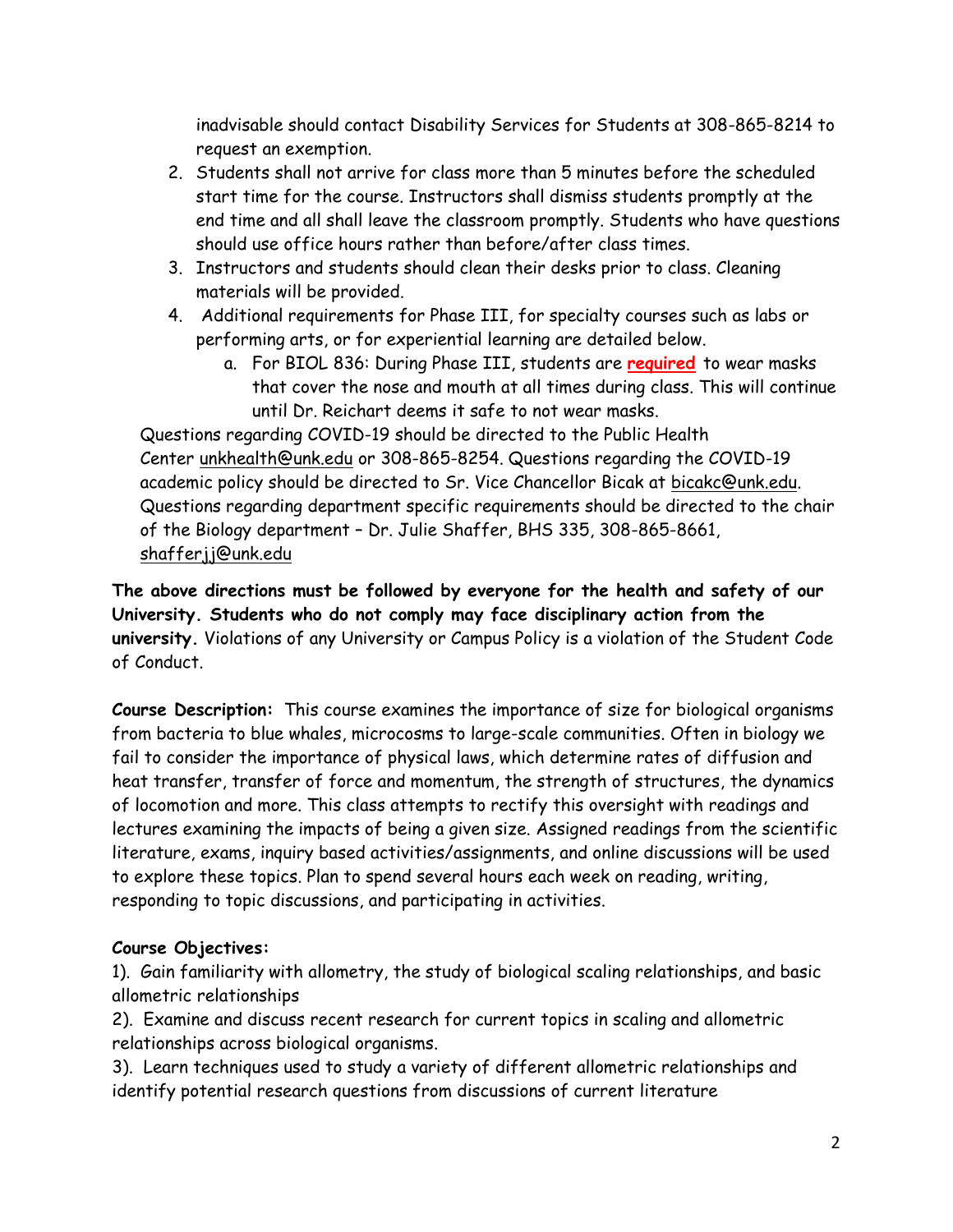**Instructor Role:** As your instructor I will provide feedback to students in two ways. First, students will receive individual feedback for specific assignments (see assignment list below). Second, I will read and may comment on student journal class discussions, and provide clarification or summary information for student questions. Any general comments or observations that would be helpful to the class as a whole will be made available to all students via announcement. I will respond to every email sent from student UNKlopermail accounts, you can expect a response to your emails within 24 hours of sending, Monday-Friday. However emails sent on the weekends (or late on Friday) will not be seen until Monday morning.

### **Required Equipment/Hardware/Software:**

- 1. Webcam (e.g., built-in to your personal computer or as an external plugin)
- 2. Students should refer to the following eCampus website to make sure you meet the minimum hardware/software and internet connection speed required by all UNK eCampus students. eCampus requirements: [https://canvas.unk.edu/courses/25822/pages/minimum](https://canvas.unk.edu/courses/25822/pages/minimum-computer-requirements?module_item_id=525687)[computer-requirements?module\\_item\\_id=525687](https://canvas.unk.edu/courses/25822/pages/minimum-computer-requirements?module_item_id=525687)

NOTE: Microsoft Office Word is the only acceptable word processing software for this course (All other file formats are unacceptable for submitting online documents). This software is available for download with your Office365 account. Please go to the following link to learn more about getting setup with appropriate software.

[http://www.unk.edu/offices/its/instructional\\_technology/office365\\_unk\\_email/ind](http://www.unk.edu/offices/its/instructional_technology/office365_unk_email/index.php) [ex.php](http://www.unk.edu/offices/its/instructional_technology/office365_unk_email/index.php)

**Academic Integrity:** UNK's Policy is the maintenance of academic honesty and integrity is a vital concern of the University community. Any student found in violation of the standards of academic honesty shall be subject to both academic and disciplinary sanctions. Academic dishonesty includes, but is not limited to, the following: Cheating, Fabrication and Falsification, Plagiarism, and Other Acts of Academic Dishonesty. You are expected to uphold the UNK standard of Student Conduct relating to Academic Integrity. You assume full responsibility for the content and integrity of the work you submit. Academic integrity will be strongly enforced in this course and plagiarism will not be tolerated. All assignments will be scanned through TurnitIn via Canvas. **Students who plagiarize any part of their writing assignments will fail this course.**

**Class Participation:** Regular participation each week is important for successful completion of this course. The student is expected to complete coursework by the assignment deadlines. Reasons for not completing assigned work on time may include: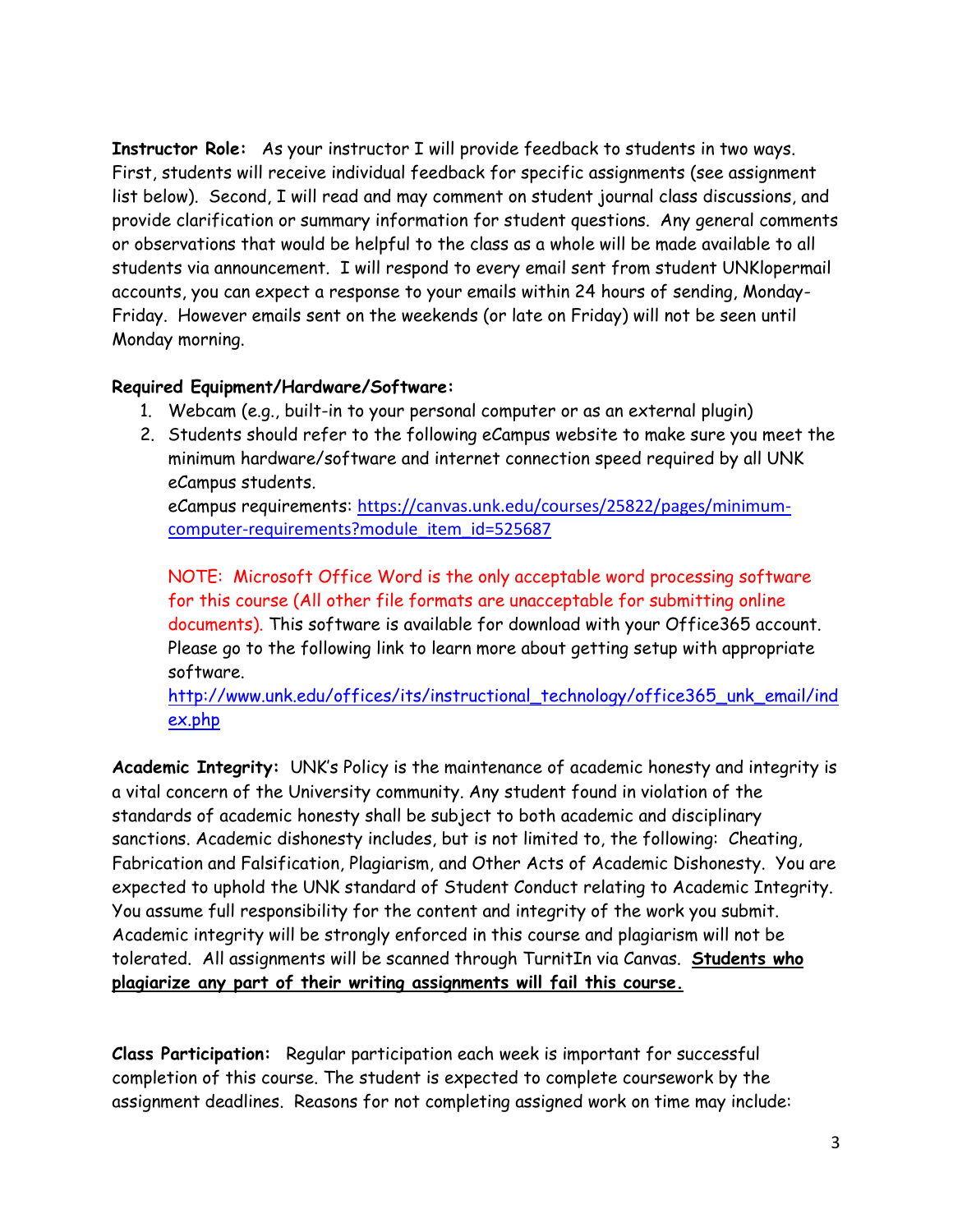illness, hospitalization, injury, family emergency, or other situations that cannot be avoided; however, documentation for incomplete work must be provided to the instructor. Negotiations may be made at time of occurrence, if the reason for missing an assignment deadline is acceptable in the opinion of the instructor. **Students must contact the instructor prior to missing a scheduled coursework!**

**Grading**: Grades are based on performance on lecture exams, assignments, and group discussion. Final grades will be calculated from the average of all assignments.

| <b>Course Evaluation</b>     | Points |  |
|------------------------------|--------|--|
| <b>Personal Introduction</b> | 20     |  |
| Lecture Exams (2 Exams,      | 200    |  |
| 100pts each)                 |        |  |
| Group Activity               | 100    |  |
| Assignments                  |        |  |
| (50pts per assign.)          |        |  |
| Class Discussions (4, 20pts  | 80     |  |
| each)                        |        |  |
| <b>Total Points Possible</b> |        |  |

#### **Grading Scale:**

|                                   | 93 - 100 % = A   78 - 79 % = $C+$   60 - 62 % = D-                                           |
|-----------------------------------|----------------------------------------------------------------------------------------------|
|                                   |                                                                                              |
| $88 - 89$ % = B+   70 - 72 % = C- |                                                                                              |
|                                   |                                                                                              |
| $ 63 - 67 \% = D$                 |                                                                                              |
|                                   | 90 - 92 % = A-   73 - 77 % = $C$   59% or less = F<br>$83 - 87$ % = B $\big  68 - 69$ % = D+ |

### **Students with Disabilities**

It is the policy of the University of Nebraska at Kearney to provide flexible and individualized reasonable accommodation to students with documented disabilities. To receive accommodation services for a disability, students must be registered with the UNK Disabilities Services for Students (DSS) office, 175 Memorial Student Affairs Building, 308-865-8214 or by email [unkdso@unk.edu](mailto:unkdso@unk.edu)

# **UNK Statement of Diversity & Inclusion:**

UNK stands in solidarity and unity with our students of color, our LatinX and international students, our LGBTQIA+ students and students from other marginalized groups in opposition to racism and prejudice in any form, wherever it may exist. It is the job of institutions of higher education, indeed their duty, to provide a haven for the safe and meaningful exchange of ideas and to support peaceful disagreement and discussion. In our classes, we strive to maintain a positive learning environment based upon open communication and mutual respect. UNK does not discriminate on the basis of race, color,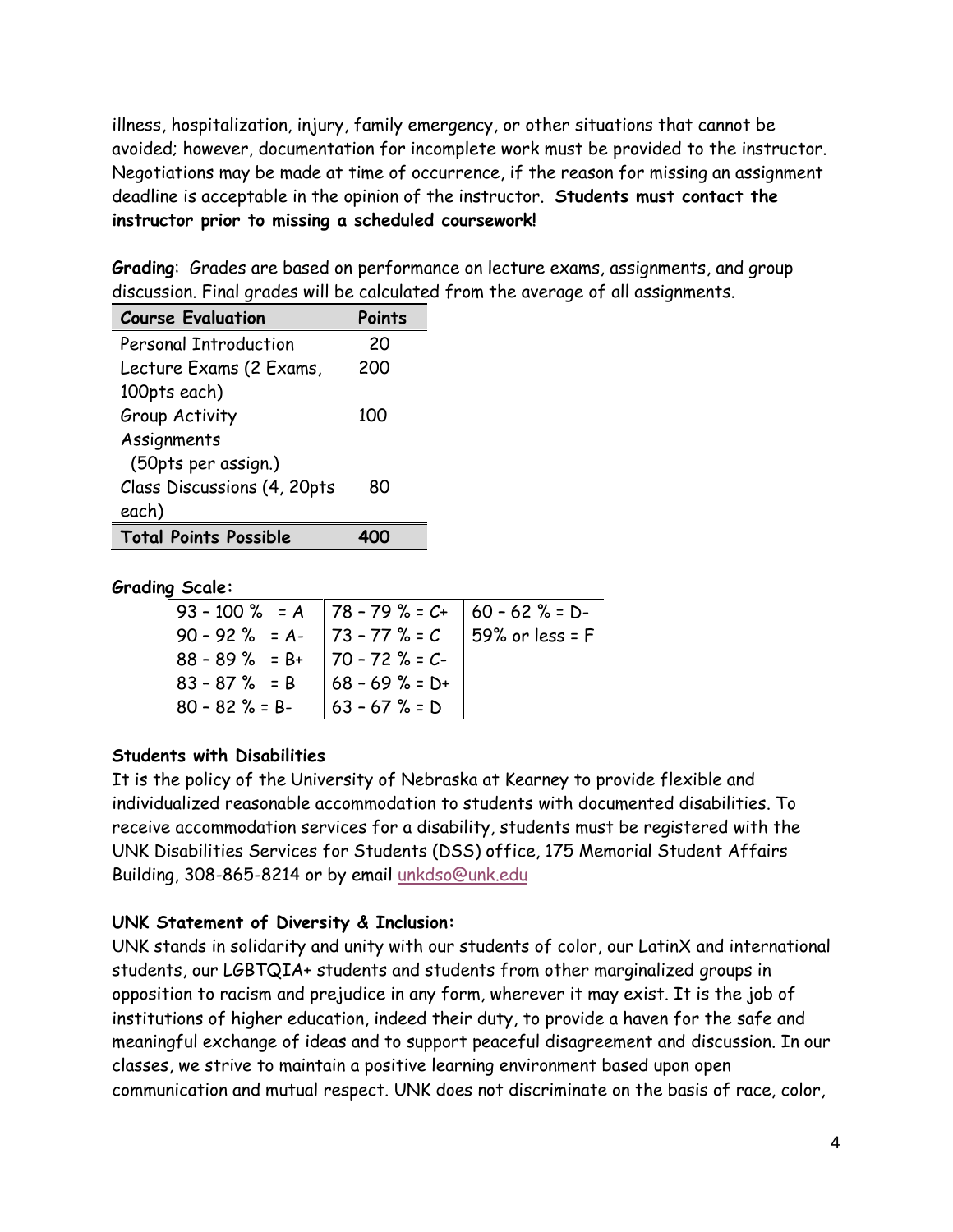national origin, age, religion, sex, gender, sexual orientation, disability or political affiliation. Respect for the diversity of our backgrounds and varied life experiences is essential to learning from our similarities as well as our differences. The following link provides resources and other information regarding

D&I: <https://www.unk.edu/about/equity-access-diversity.php>

#### **Students Who are Pregnant**

It is the policy of the University of Nebraska at Kearney to provide flexible and individualized reasonable accommodation to students who are pregnant. To receive accommodation services due to pregnancy, students must contact Cindy Ference in Student Health, 308-865-8219. The following link provides information for students and faculty regarding pregnancy rights. [http://www.nwlc.org/resource/pregnant-and](https://urldefense.proofpoint.com/v2/url?u=http-3A__www.nwlc.org_resource_pregnant-2Dand-2Dparenting-2Dstudents-2Drights-2Dfaqs-2Dcollege-2Dand-2Dgraduate-2Dstudents&d=DwMFAg&c=Cu5g146wZdoqVuKpTNsYHeFX_rg6kWhlkLF8Eft-wwo&r=BJkIhAaMtWY7PlqIhIOyVw&m=RgBL3s2VNHfvD5ReMK2q_PhwYU8dbEt1vxs1BO4WkpQ&s=MmB91XAzaW-E7UPMXPGx9tWJQbTWJYyYzM8gLjhEzQ0&e=)[parenting-students-rights-faqs-college-and-graduate-students](https://urldefense.proofpoint.com/v2/url?u=http-3A__www.nwlc.org_resource_pregnant-2Dand-2Dparenting-2Dstudents-2Drights-2Dfaqs-2Dcollege-2Dand-2Dgraduate-2Dstudents&d=DwMFAg&c=Cu5g146wZdoqVuKpTNsYHeFX_rg6kWhlkLF8Eft-wwo&r=BJkIhAaMtWY7PlqIhIOyVw&m=RgBL3s2VNHfvD5ReMK2q_PhwYU8dbEt1vxs1BO4WkpQ&s=MmB91XAzaW-E7UPMXPGx9tWJQbTWJYyYzM8gLjhEzQ0&e=)

#### **Reporting Student Sexual Harassment, Sexual Violence or Sexual Assault**

Reporting allegations of rape, domestic violence, dating violence, sexual assault, sexual harassment, and stalking enables the University to promptly provide support to the impacted student(s), and to take appropriate action to prevent a recurrence of such sexual misconduct and protect the campus community. Confidentiality will be respected to the greatest degree possible. Any student who believes she or he may be the victim of sexual misconduct is encouraged to report to one or more of the following resources: **Local Domestic Violence, Sexual Assault Advocacy Agency** 308-237-2599; **Campus Police (or Security)** 308-865-8911; **Title IX Coordinator** 308-865-8655

Retaliation against the student making the report, whether by students or University employees, will not be tolerated.

If you have questions regarding the information in this email please contact **Mary Chinnock Petroski, Chief Compliance Officer [\(petroskimj@unk.edu](mailto:petroskimj@unk.edu) or phone 8400).**

**Veterans Services:** UNK works diligently to support UNK's military community by providing military and veteran students and families with resources and services to help them succeed. Veterans Services assists with the GI Bill process and acts as a liaison between the student and the Veterans Administration. If you need assistance or would like more information, please contact Lori Weed Skarka at 308-865-8520 or [unkveterans@unk.edu.](mailto:unkveterans@unk.edu)

**Class Schedule & Assignments:** A general class schedule can be found below. There will be recorded video lecture(s) each week, for general lecture topics, posted Tuesday by 5pm CST. In addition, readings from the primary literature will be assigned in some weeks. Exams will be essay and will cover topics discussed during the course. Assignments include written assignments, data analysis, and/or simulation activities. **Due Dates for each assignment will be provided when the assignment is announced.** Due dates must be followed and assignments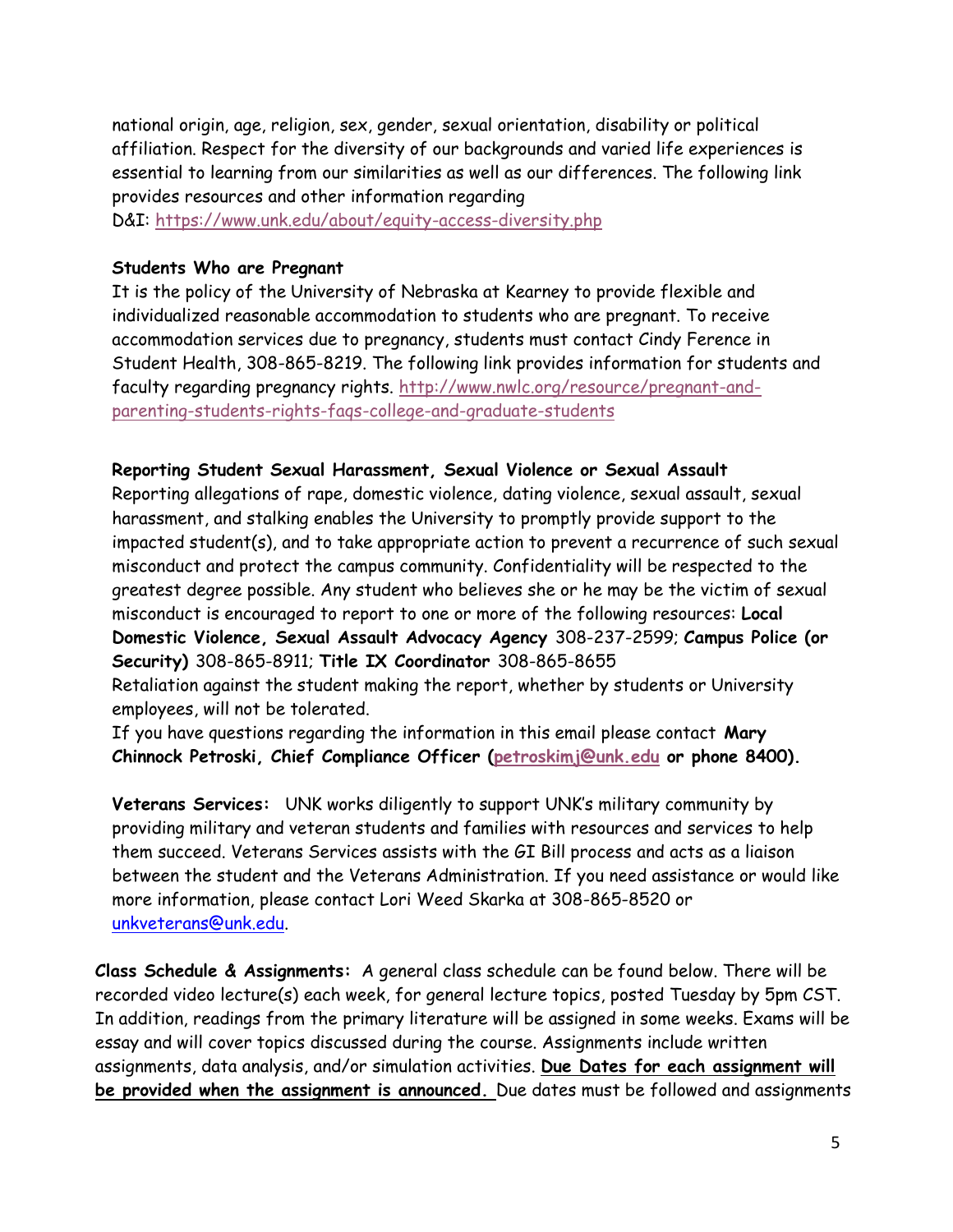are due by **midnight CST** on the date given, specific dates will be specified when the assignment is posted. For assignments turned in late a penalty of 5 points per day will be deducted until the assignment is no longer worth any points.

**Note:** The instructor reserves the right to modify the class schedule and assignments if necessary; however, students will be informed of minor modifications via Canvas announcements.

**Expectations:** Students are expected to keep up with assigned course material and are responsible for checking announcements and assignments for each week. All grades will be based on participation and the quality of the assignment or discussion. There will be **two group activities** and **four group discussions throughout the course.** During the first week of class, you will be assigned to a discussion group of 3-4 students, based on shared availability indicated on a When is Good Survey (link available on the course Canvas page). During weeks in which groups are assigned to discuss a paper, you will be required to schedule one hour with your group to discuss and record a group discussion over assigned reading from the primary literature. Each student must prepare for the discussion by carefully reading the paper prior to the group discussion and prepare some questions for discussion by the group. Once your group identifies the meeting time and zoom link when you will meet, you will share the meeting with the instructor. If I am also available at the same time, I will join your group discussion that week.

Finally, during discussions I expect students to use appropriate language (e.g., profanity and derogatory comments are unacceptable), to respect differences in opinion, and to show evidence of knowledge on the subject matter (i.e., gleaned from assigned reading and/or lectures)

**NOTE:** Topics and Assignments are subject to change at the instructor's discretion. Exam dates will NOT change. Class readings and readings from the primary literature will be made available on the Course Webpage.